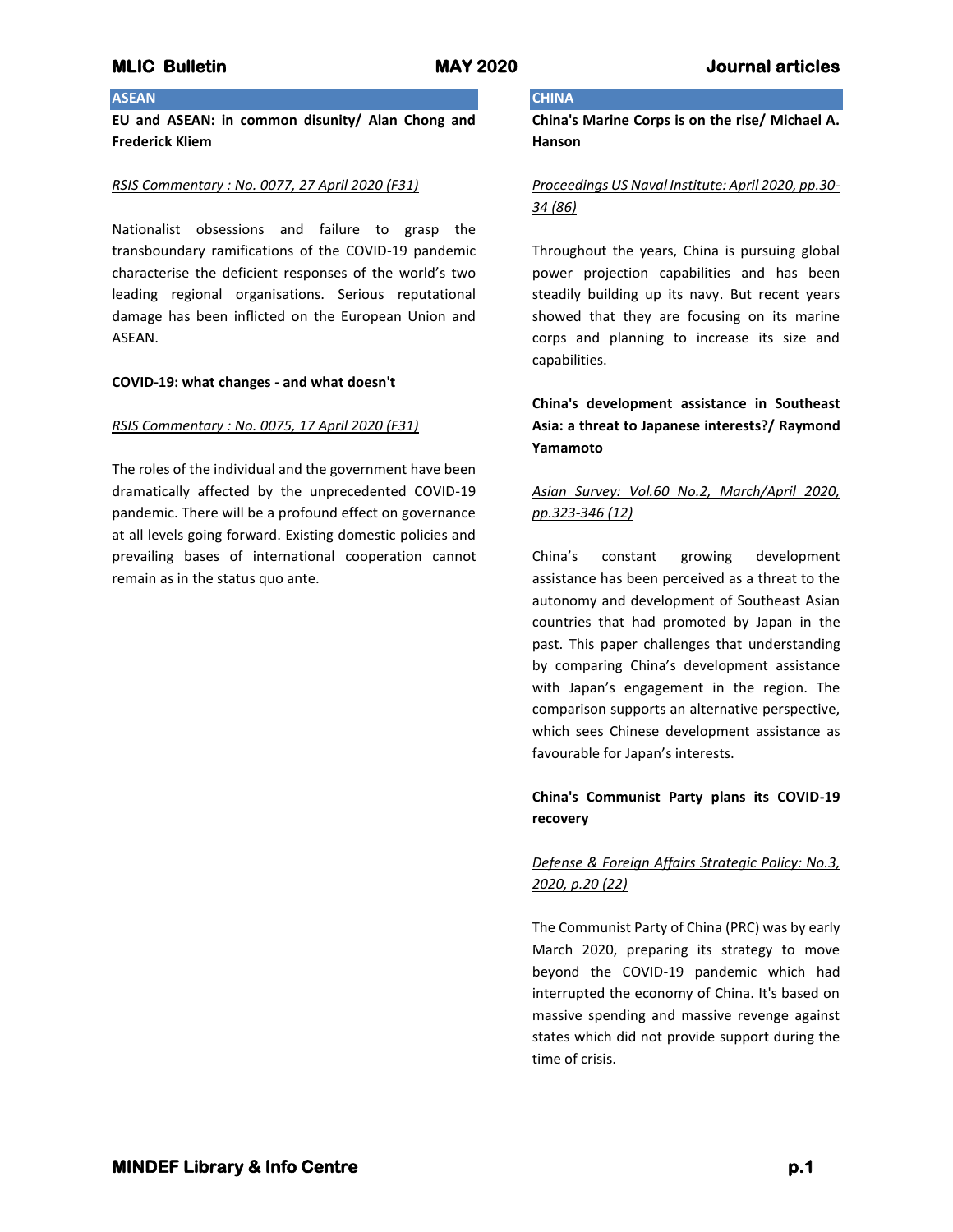## **CHINA**

## **China and US soft power responses/ Loro Horta**

#### *RSIS Commentary : No. 0078, 28 April 2020 (F31)*

The World Health Organisation (WHO) has called on world leaders to set aside their differences and unite in the fight against the COVID-19 global pandemic. But not even the worst health crisis in recent human history can tame oldfashioned power politics. China and the US are looking at who will lose the most in the post-pandemic era.

## **Tackling COVID-19: success or failure of China's governance?/ Anu Anwar**

#### *RSIS Commentary : No. 0066, 8 April 2020 (F31)*

China's centrally controlled one-party state was able to implement unprecedented draconian measures, resulting in new cases declining drastically in contrast to many parts of the world. Would the world even be facing this crisis if China had allowed the free flow of information and taken action at the beginning?

#### **COVID-19**

**The COVID-19 wars: strategic warfare amid chaos, threat, opportunity/ Gregory R. Copley**

# *Defense & Foreign Affairs Strategic Policy: No.4, 2020, pp.4-7 (22)*

Fear is the most powerful mass social force, easily capable of driving national-level and international political outcomes, overturning entrenched positions in the historical blink of an eye. The 2020 COVID-19 fears were a signal.

## **COVID-19 crisis: timely reminder for climate change/ Margareth Sembiring**

#### *RSIS Commentary : No. 0074, 17 April 2020 (F31)*

The COVID-19 outbreak disrupted our daily lives and impacted national economies. Amidst the virus turmoil, our natural surroundings have benefited from the slowdown. The global community needs to make a concerted effort to rethink our approach to economic growth to avert a climate crisis.

# **COVID-19**

**Weaponising COVID-19: new trend in pandemic era?/ Kenneth Yeo Yaoren and Iftekharul Bashar**

#### *RSIS Commentary : No. 0068, 13 April 2020 (F31)*

Extremist and terrorist networks of various denominations are trying to exploit the ongoing COVID-19 outbreak to pursue their objectives. Responding to security threats in an era of global pandemics will require better understanding of evolving trends.

## **Military response to COVID-19: advantages and constraints/ Angelo Paolo Trias**

#### *RSIS Commentary : No. 0065, 7 April 2020 (F31)*

Governments around the world are deploying their military forces to respond to COVID-19. Militaries can be helpful in responding to emergencies and disasters because of their organised and unique capabilities. But how can the military be useful in the fight against the coronavirus?

# **Post COVID-19 world: will it reshape global leadership?/ Benjamin Tze Ern Ho**

#### *RSIS Commentary : No. 0064, 6 April 2020 (F31)*

The COVID-19 pandemic has accentuated political fissures within the international community, worsening the ongoing US-China competition. While the post COVID-19 world remains unclear, the contest for international leadership will go on.

**COVID-19 and global health diplomacy: can Asia rise to the challenge?/ Mely Caballero-Anthony**

#### *RSIS Commentary : No. 0060, 2 April 2020 (F31)*

Averting the catastrophic impact of the COVID-19 pandemic requires no less than a coordinated and effective global response with the participation of all actors at multiple levels of governance. Asia must seize the opportunity to define its role in this endeavour.

## **MINDEF Library & Info Centre p.2**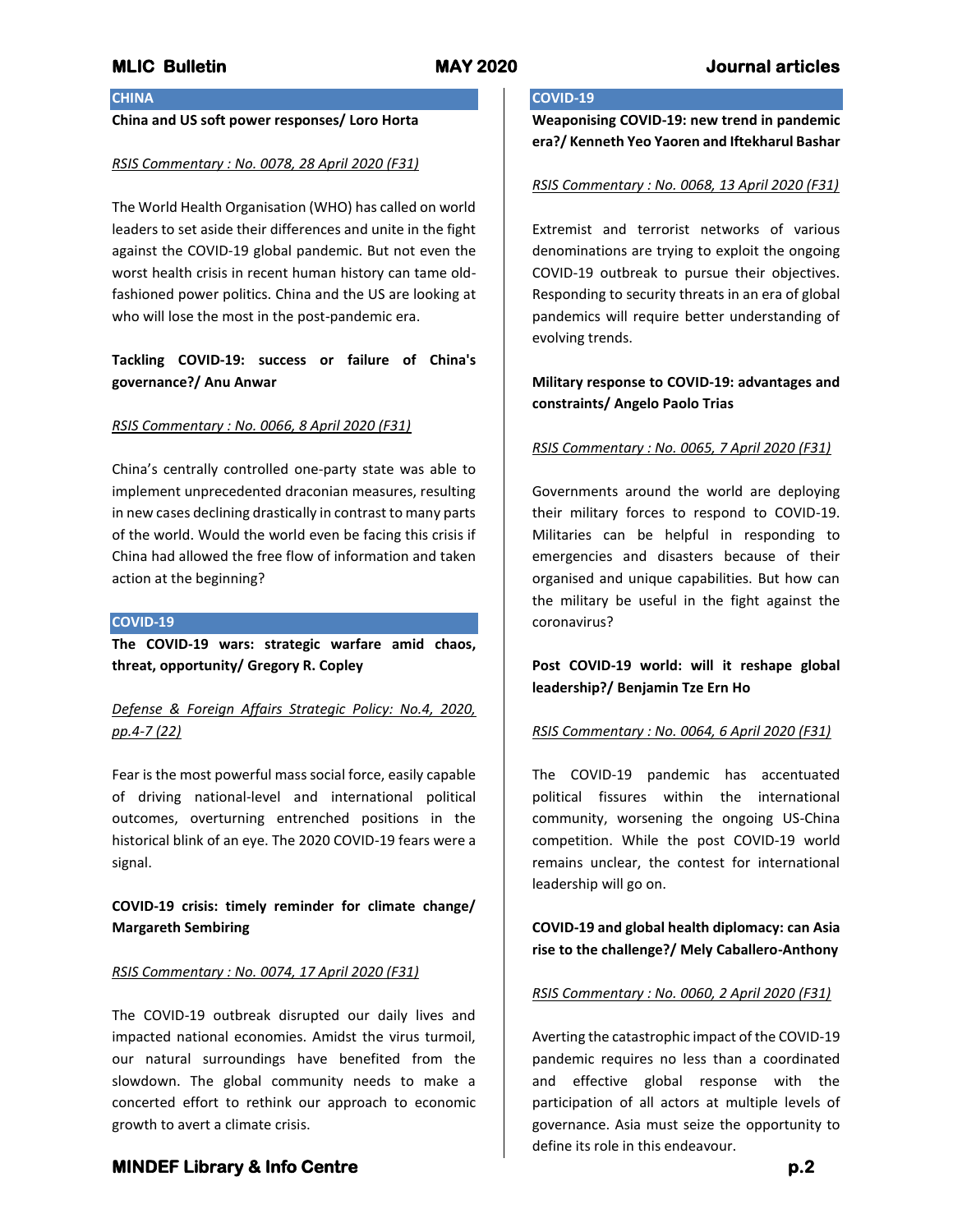**IT**

# **CYBER WARFARE**

**Beijing's strategic support force: the key focus of US concern/ Yossef Bodansky**

# *Defense & Foreign Affairs Strategic Policy: No.3, 2020, pp.4-6 (22)*

China's advanced technologies has caused major concerns to the US government especially now that the People's Liberation Army (PLA)'s Strategic Support Force (SSF) primary mission is to provide China with strategic intelligence from all source technical means, from satellites to hacking.

### **INDONESIA**

**Indonesia: perennial issue of terrorist recidivism/ Noor Huda Ismail**

## *RSIS Commentary : No. 0080, 30 April 2020 (F31)*

Amidst the worsening COVID-19 outbreak in Indonesia, concerns over a fresh uptick in terrorist recidivism have emerged. The imminent release of a large number of terrorist offenders from prisons around the country raises the prospect of several returning to a life of militancy.

## **COVID-19 & its impacts: is Indonesia ready?/ Made Ayu Mariska**

## *RSIS Commentary : No. 0072, 15 April 2020 (F31)*

The COVID-19 outbreak is driving countries around the world into uncharted territory. With more countries applying nationwide lockdowns, home quarantine, and other restrictive measures, a global food and financial crisis is now a real possibility. Is Indonesia ready to navigate challenges of that magnitude?

## **Covid-19 pandemic in Indonesia: government response and politics/ Alexander R. Arifianto**

### *RSIS Commentary : No. 0059, 2 April 2020 (F31)*

As the number of confirmed COVID-19 cases rose rapidly in Indonesia, the president imposed a state of emergency. The initial lethargy was due to unpreparedness, low public health spending, and a political structure that incentivises appointments based on political considerations.

**Artificial intelligence: empowering smaller navies/ Richard A. Bitzinger**

## *RSIS Commentary : No. 0058, 1 April 2020 (F31)*

Artificial intelligence (AI) has the potential to revolutionise military power and effectiveness. Smaller militaries - in this case, navies - should be able to cherry-pick AI technologies in order to gain new capabilities, particularly in intelligence, surveillance, and reconnaissance (ISR) and unmanned systems.

## **AI and technology convergence: catalyst or irritant of change?/ Zoe Stanley-Lockman**

## *RSIS Commentary : No. 0057, 1 April 2020 (F31)*

Technology is not invented because of advances in a siloed scientific discipline, but rather because of convergence between different fields and interactions with social structures. With this in mind, how will governmental responsibilities be affected by technology-driven changes in the international system?

### **NAVY**

**Make the best use of sailor's experience/ Jeffrey P. Helgesen**

# *Proceedings US Naval Institute: April 2020, pp.16- 17 (86)*

Training is pivotal to the career of every sailors in the navy including the U.S Navy sailor. Training will maintain readiness among sailors which will increase mission readiness that will inevitably able to save time, money and lives.

# **MINDEF Library & Info Centre p.3**